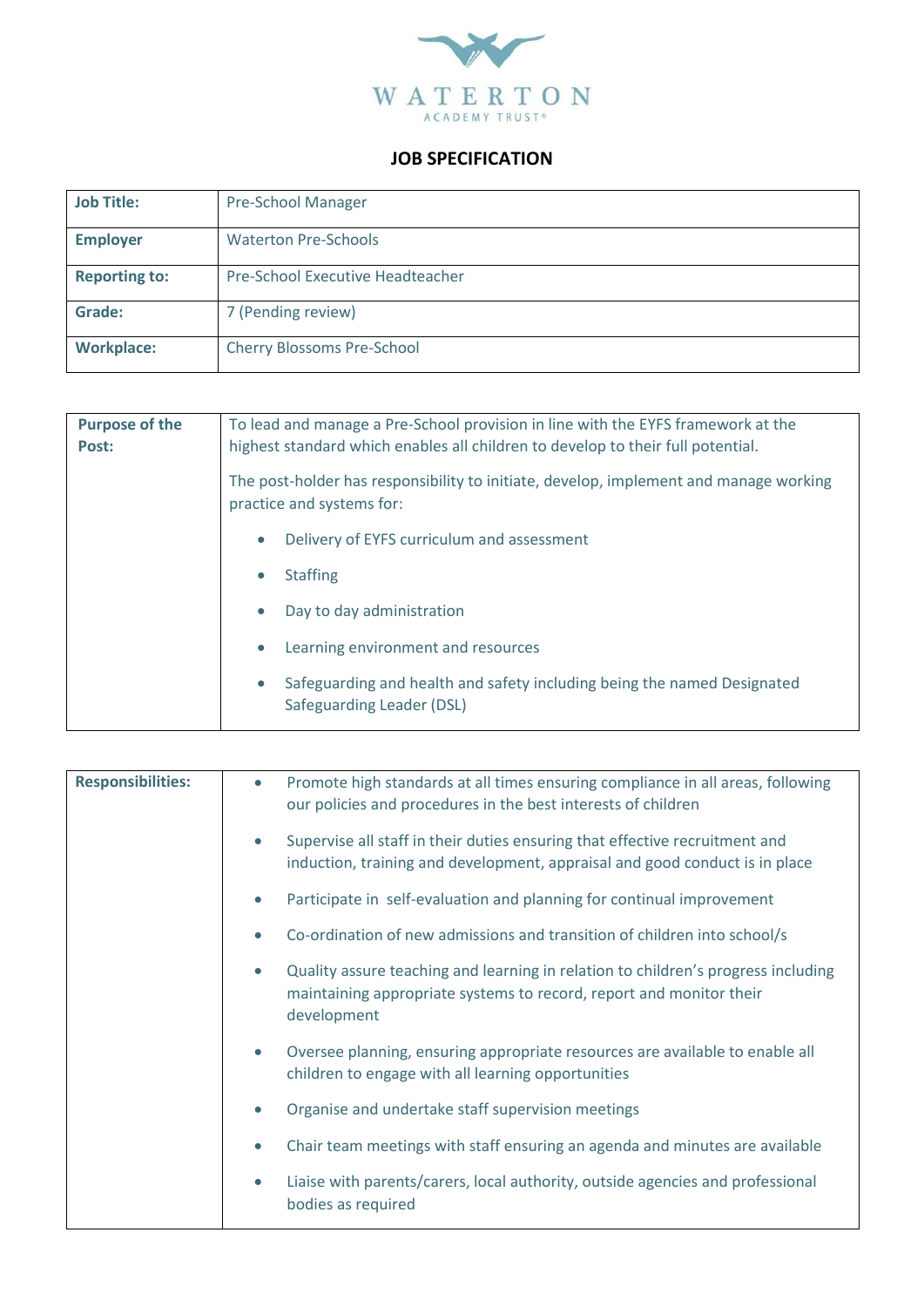

|                                                  | Oversee the efficient upkeep and security of the building / grounds and<br>$\bullet$<br>maintenance of equipment, furniture and fittings                                                                                                                                              |
|--------------------------------------------------|---------------------------------------------------------------------------------------------------------------------------------------------------------------------------------------------------------------------------------------------------------------------------------------|
|                                                  | Work with our administrator to ensure collection, recording and banking of fees,<br>$\bullet$<br>administration of invoices and petty cash are managed appropriately                                                                                                                  |
|                                                  | Promote and lead on a calendar of events, including parents' evenings                                                                                                                                                                                                                 |
|                                                  | Share information passed on by parents / school staff with colleagues as<br>$\bullet$<br>required to maintain high standards of safety and care                                                                                                                                       |
| <b>Expectations of All</b><br><b>Employees</b>   | Full working knowledge and compliance with policies and procedures relating to<br>$\bullet$<br>child protection, health, safety and security, confidentiality, HR and data<br>protection, reporting all concerns to an appropriate person                                             |
|                                                  | Be aware of and support difference and ensure equal opportunities for all<br>$\bullet$                                                                                                                                                                                                |
|                                                  | Working knowledge of the Early Years Education sector<br>$\bullet$                                                                                                                                                                                                                    |
|                                                  | Contribute to the overall ethos/work/aims of the Pre-Schools organisation,<br>$\bullet$<br>Academy Trust and member academies                                                                                                                                                         |
|                                                  | Appreciate and support the role of other professionals<br>$\bullet$                                                                                                                                                                                                                   |
|                                                  | Attend and participate in relevant meetings as required<br>$\bullet$                                                                                                                                                                                                                  |
|                                                  | Participate in training and other learning activities and performance<br>$\bullet$<br>development as required                                                                                                                                                                         |
| <b>Additional</b><br><b>Information:</b>         | The duties and responsibilities highlighted in this Job Specification are indicative and may<br>vary over time. Post holders are expected to undertake other duties and responsibilities<br>relevant to the nature, level and scope of the post and the grade has been established on |
|                                                  | this basis.                                                                                                                                                                                                                                                                           |
| <b>Responsibilities for</b><br><b>Resources:</b> | <b>Employees (Supervision):</b>                                                                                                                                                                                                                                                       |
|                                                  | Deputy Manager, Key-Workers and Play Leaders                                                                                                                                                                                                                                          |
|                                                  | <b>Financial:</b>                                                                                                                                                                                                                                                                     |
|                                                  | Assigned responsibility for day to day management of budget including petty cash,<br>assets, resources and confidential information                                                                                                                                                   |
|                                                  | <b>Physical:</b>                                                                                                                                                                                                                                                                      |
|                                                  | Operational responsibility for physical resources, procurement and deployment of<br>resources                                                                                                                                                                                         |
| <b>Customers and</b><br><b>Clients:</b>          | The post holder works closely with children and work involves some direct impact on the<br>wellbeing of children through undertaking tasks or duties related to the post.                                                                                                             |
|                                                  | Regular interaction with parents and school staff.                                                                                                                                                                                                                                    |
| <b>Working</b>                                   | Office and setting based.                                                                                                                                                                                                                                                             |
| <b>Conditions:</b>                               | The post holder may be subject to some exposure to disagreeable or unpleasant people<br>related behaviour.                                                                                                                                                                            |